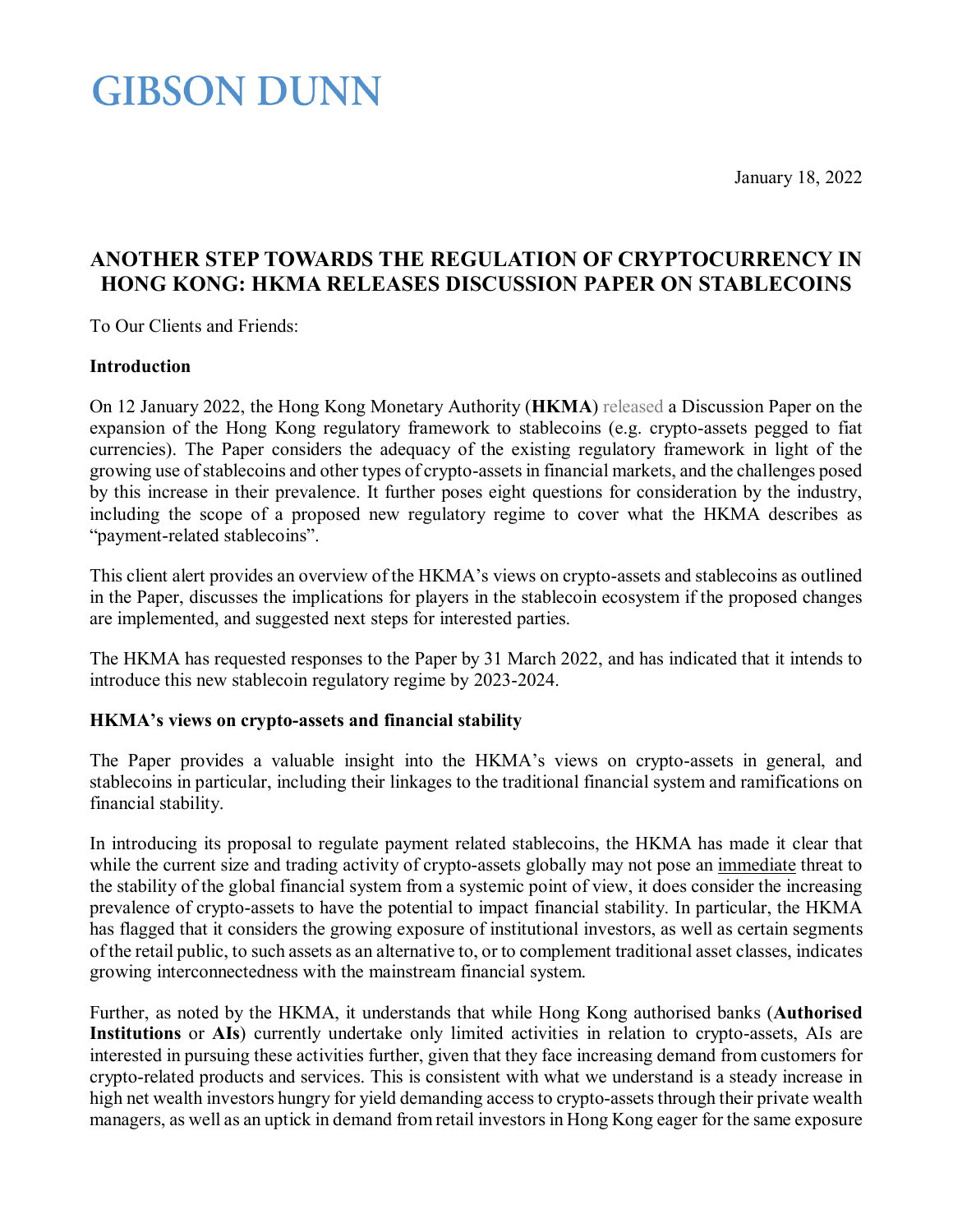to upside. To this end, the HKMA has flagged that it will soon provide AIs with more detailed regulatory guidance in relation to their interface with and provision of services to customers in relation to cryptoassets.

Finally, the HKMA has also noted its concerns that the ease of anonymous transfer of crypto-assets may make them susceptible to the risk of illicit and money laundering / terrorist financing activities.

#### **The HKMA's views on stablecoins**

The Paper also flags the HKMA's view that stablecoins are increasingly viewed as a '*widely acceptable means of payment*' and that this, alongside the actual increase in their use, has increased the potential for their incorporation into the mainstream financial system. In the HKMA's opinion, this in turn raises broader monetary and financial stability implications and has resulted in the regulation of stablecoins becoming a key priority for the HKMA, which has stated in the Paper that it wishes to ensure that such coins "*are appropriately regulated before they operate in Hong Kong or are marketed to the public of Hong Kong*".

The Paper goes on to identify a number of potential risks that may arise in relation to the use of stablecoins, including, in summary:

- Payment integrity risks where stablecoins are commonly accepted as a means of payment and operational disruptions or failures occur in relation to the stablecoins;
- Banking stability risks if banks were to increase their exposure to stablecoins, particularly if stablecoins were viewed as a substitute for bank deposits;
- Monetary policy risks in relation to the issue and redemption of HKD-backed stablecoins, which could affect interbank HKD demand and supply; and
- User protection risks where a user may have no or limited recourse in relation to operational disruptions or failures of a stablecoin.

Given these potential risks, the HKMA has stated in the Paper that it considers it appropriate to expand the regulatory perimeter to cover payment-related stablecoins in the first instance, although it has not ruled out the possibility of regulating other forms of stablecoins as well.

#### **The HKMA's discussion questions for industry consideration**

The HKMA has noted in the Paper that it considers '*the need to regulate* [stablecoins] *is well justified and the tool to regulate...*[can] *be decided at a later stage*'. However, it has indicated that it wishes for feedback from the industry and the public on the scope of the regulatory regime applicable to stablecoins, and to this end has set out eight discussion questions for industry consideration. A summary of the key questions posed by the HKMA, as well as the HKMA's views on those questions, is set out below.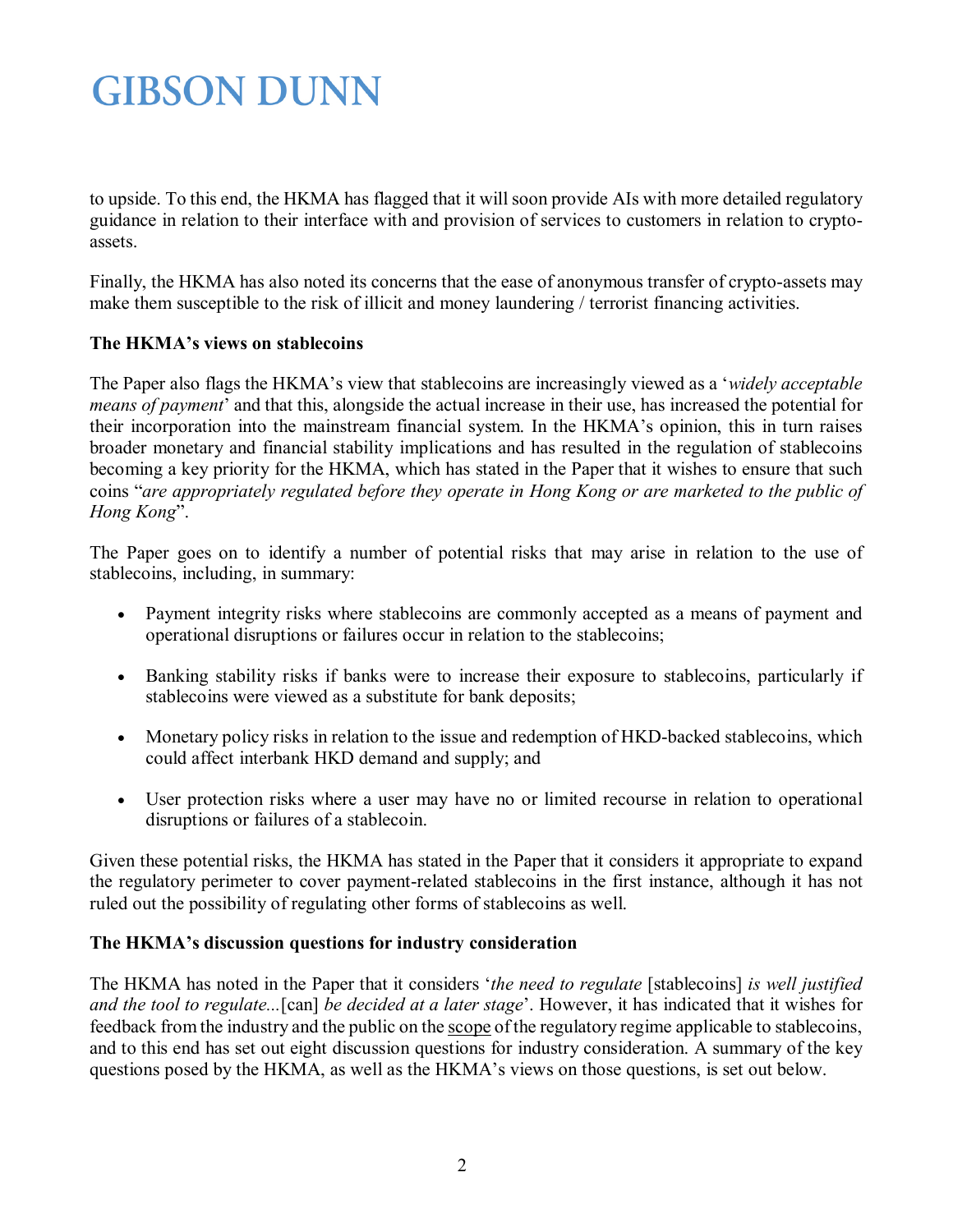**Question 1:** *Should we regulate activities relating to all types of stablecoins or give priority to those payment-related stablecoins that pose higher risks to the monetary and financial systems while providing flexibility in the regime to make adjustments to the scope of stablecoins that may be subject to regulation as needed in the future?*

In posing this question, the HKMA has noted that it intends to take a risk-based approach focused initially on payment-related stablecoins at this stage given their predominance in the market and higher potential to be incorporated into the mainstream financial market (as discussed above). However, the HKMA has noted that it intends to ensure that whatever regime is introduced is sufficiently flexible that it could extend to other types of stablecoins in the future. As such, issuers and traders of other types of stablecoins should not expect to avoid regulatory scrutiny forever.

**Question 2:** *What types of stablecoin-related activities should fall under the regulatory ambit, e.g. issuance and redemption, custody and administration, reserves management?*

The HKMA has proposed regulating a broad range of stablecoin-related activities, including:

- Issuing, creating or destroying stablecoins;
- Managing reserve assets to ensure stabilisation of stablecoin value;
- Validating transactions and records;
- Storing private keys used to provide access to stablecoins;
- Facilitating the redemption of stablecoins;
- Transmission of funds to settle transactions; and
- Executing transactions in stablecoins.

This broad list is based on a list of activities in relation to stablecoins published by the Financial Stability Boar[d\[1\]](#page-5-0) and as such may be viewed as in keeping with international standards. However, as discussed below in relation to Question 5, the breadth of this regime may raise concerns regarding the degree of overlap between this regime and others proposed by Hong Kong regulators, including the proposed VASP regime to be administered by the Securities and Futures Commission (**SFC**) (see our alert [here\)](https://www.gibsondunn.com/licensing-regime-for-virtual-asset-services-providers-in-hong-kong/).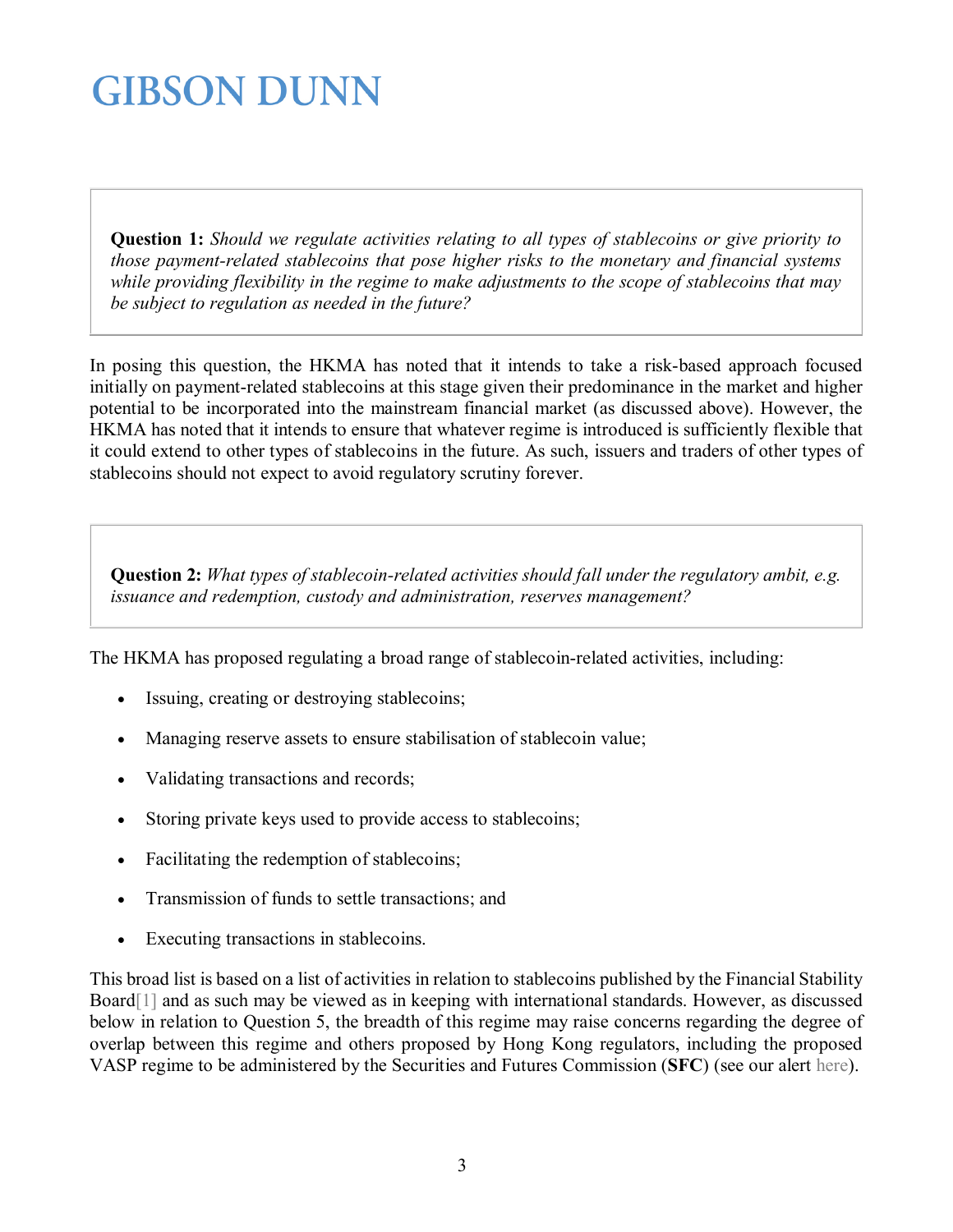**Question 3:** *What kind of authorisation and regulatory requirements would be envisaged for those entities subject to the new licensing regime?*

The HMKA has suggested that it considers that entities subject to the new stablecoin licensing regime would be subject to the following requirements:

- authorisation and prudential requirements, including adequate financial resources and liquidity requirements;
- fit and proper requirements in relation to both management and ownership;
- requirements relating to the maintenance and management of reserves of backing assets; and systems; and
- controls, governance and risk management requirements.

Further, given that it is common for multiple entities to be involved in different parts of a stablecoin arrangement, the HKMA has noted that such entities could be subject to part or all of the requirements, depending on the services they offer.

If requirements in relation to these matters are ultimately implemented by the HKMA, the stablecoin regime would cover some of the requirements of the proposed VASP regime, with the exception of requirements of reserves of backing assets, which will presumably only be applied to stablecoins given their nature.

**Question 4:** *What is the intended coverage as to who needs a licence under the intended regulatory regime?*

The HKMA has signalled that it believes that only entities incorporated in Hong Kong and holding a relevant licence granted by HKMA should carry out regulated activities, to enable the HKMA to exercise effective regulation on the relevant entities. As such, it has stated in the Paper that it expects that foreign companies / groups which intend to provide regulated activities in Hong Kong or actively market those activities in Hong Kong to incorporate a company in Hong Kong and apply for a licence to the HKMA under this regime.

If implemented, this would have significant ramifications for those global crypto-exchanges currently offering trading in stablecoins to Hong Kong users from offshore. These businesses would be faced with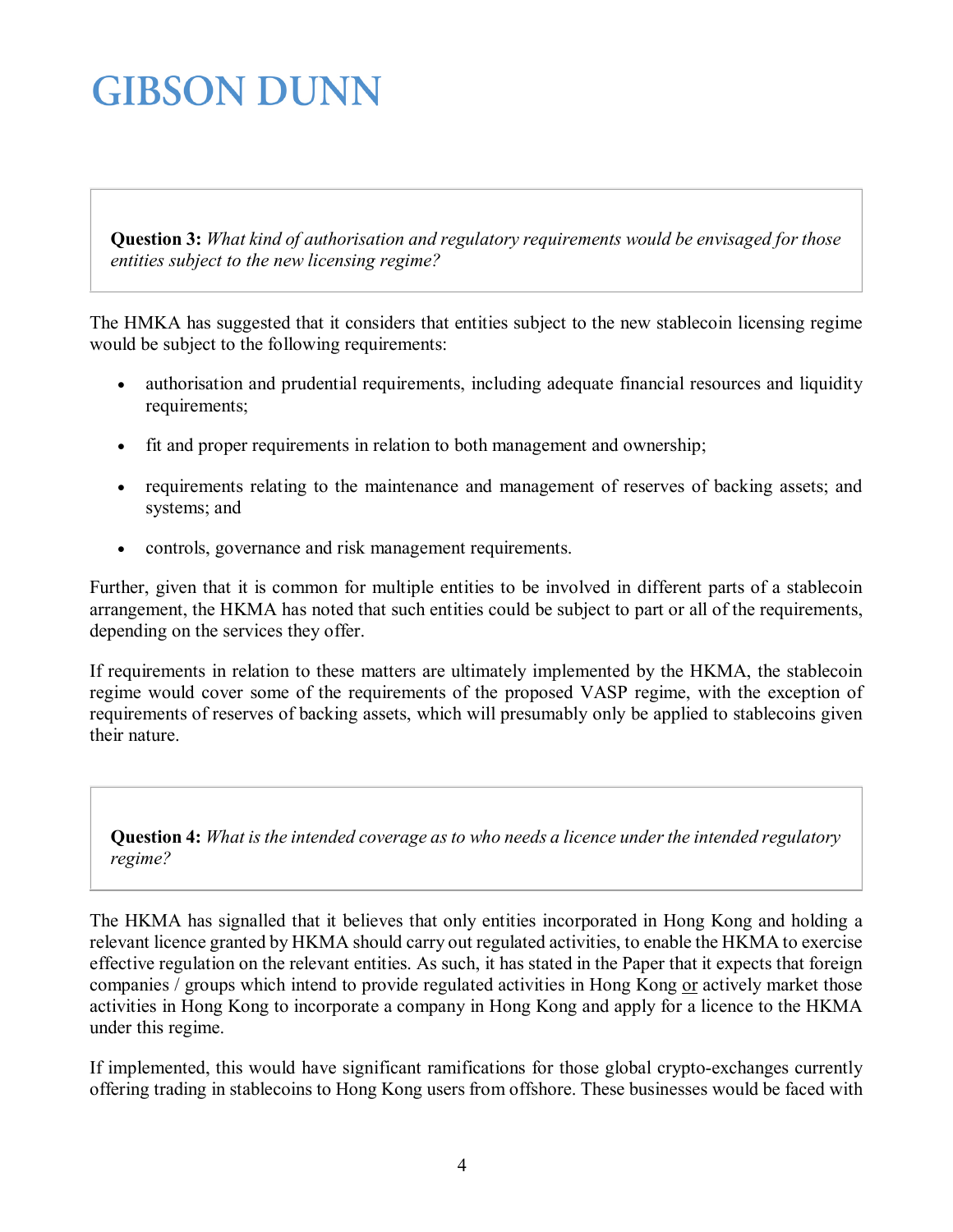a choice between either incorporating in Hong Kong and seeking a licence, or discontinuing their trading for Hong Kong users.

**Question 5:** *When will this new, risk-based regime on stablecoins be established, and would there*  be regulatory overlap with other financial regulatory regimes in Hong Kong, including but not *limited to the SFC's VASP regime, and the SVF licensing regime of the PSSVFO?*

The HKMA has stated that it will collaborate and coordinate with other financial regulators when defining the scope of its oversight and will seek to avoid regulatory arbitrage, including in relation to areas which '*may be subject to regulation by more than one local financial authority*'.

However, an HKMA-administered regime of the breadth proposed above would create a situation in which an exchange undertaking transactions in non-stablecoin crypto-assets would be regulated by the SFC under its proposed new VASP regime while being regulated by both the SFC and the HKMA under its stablecoin regime. In this respect, we note that the proposed definition of '*virtual asset*' under the proposed new VASP regime '*applies equally to virtual coins that are stable (i.e. the so-called "stablecoins")*'[.\[2\]](#page-5-1) While the HKMA and SFC share regulatory responsibility for Registered Institutions (i.e. Authorised Institutions which are separately licensed by the SFC to undertake securities and futures business), that shared regulatory responsibility concerns distinctly different types of activities. In contrast, we consider that from an exchange's perspective, the act of executing transactions in stablecoins is substantially similar to executing transactions in non-stablecoin crypto-assets. As such, this approach may lead to unnecessary and undesirable regulatory inefficiencies if exchanges are required to be licensed under both the SFC and HKMA regimes to undertake transactions in crypto-assets.

**Question 6:** *Stablecoins could be subject to run and become potential substitutes of bank deposits. Should the HKMA require stablecoin issuers to be AIs under the Banking Ordinance, similar to the recommendations in the Report on Stablecoins issued by the US President's Working Group on Financial Markets?*

While not expressly stating that it will not require stablecoin issuers to be regulated as AIs under the Banking Ordinance, the HKMA has indicated that it expects that the requirements applicable to stablecoin issuers will instead borrow from Hong Kong's current regulatory framework for stored value facilities (**SVF**). However, the HKMA has signalled that certain stablecoin issuers may be subject to higher prudential requirements than SVF issuers where they issue stablecoins of systemic importance.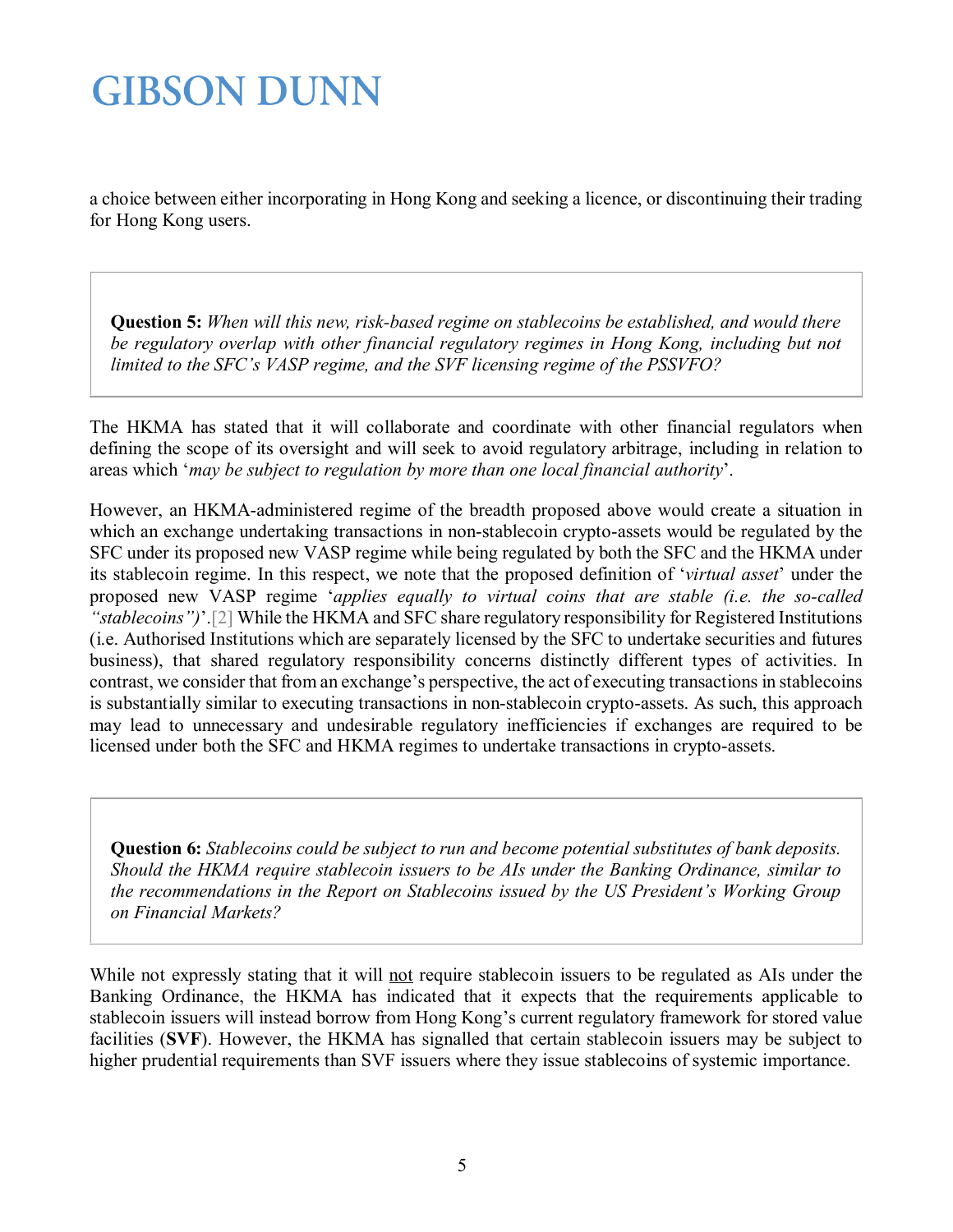**Question 7***: [Does] the HKMA also have plan[s] to regulate unbacked crypto-assets given their growing linkage with the mainstream financial system and risk to financial stability?*

The HKMA has not expressly ruled out regulating unbacked crypto-assets, and has stated that it is necessary to continue monitoring the risks posed by this asset class. In stating this, the HKMA has also pointed to the VASP regime, suggesting that the HKMA's approach to this area is likely to depend on the success of that regime once implemented.

**Question 8:** *For current or prospective parties and entities in the stablecoins ecosystem, what should they do before the HKMA's regulatory regime is introduced?*

The HKMA has advised current and prospective players in the stablecoin ecosystem to provide feedback on the proposals set out in the Discussion Paper, and has noted that in the interim, it will continue to supervise AIs' activities in relation to crypto-assets and implement the SVF licensing regime pending implementation of this new regime.

#### **Conclusion**

The Discussion Paper provides a valuable insight into the HKMA's plans for the future of stablecoin regulation in Hong Kong. While some concerns exist as to the potential overlap between the HKMA's new proposed regime and the SFC's VASP regime, it is clear that the HKMA intends to ensure that it is regarded as the primary regulator of stablecoins going forward, and that it sees the regulation of this asset class as closely linked to its key objective of ensuring financial stability.

[https://www.fstb.gov.hk/fsb/en/publication/consult/doc/consult\\_conclu\\_amlo\\_e.pdf,](https://www.fstb.gov.hk/fsb/en/publication/consult/doc/consult_conclu_amlo_e.pdf) paragraph 2.8.



<span id="page-5-0"></span> <sup>[1]</sup> See Financial Stability Board, *Regulation, Supervision and Oversight of "Global Stablecoin" Arrangements: Final Report and High-Level Recommendations*, [https://www.fsb.org/wp](https://www.fsb.org/wp-content/uploads/P131020-3.pdf)[content/uploads/P131020-3.pdf,](https://www.fsb.org/wp-content/uploads/P131020-3.pdf) page 10.

<span id="page-5-1"></span> <sup>[2]</sup> See Financial Services and the Treasury Bureau, *Public Consultation on Legislative Proposals to Enhance Anti-Money Laundering and Counter-Terrorist Financing Regulation in Hong Kong (Consultation Conclusions)*,